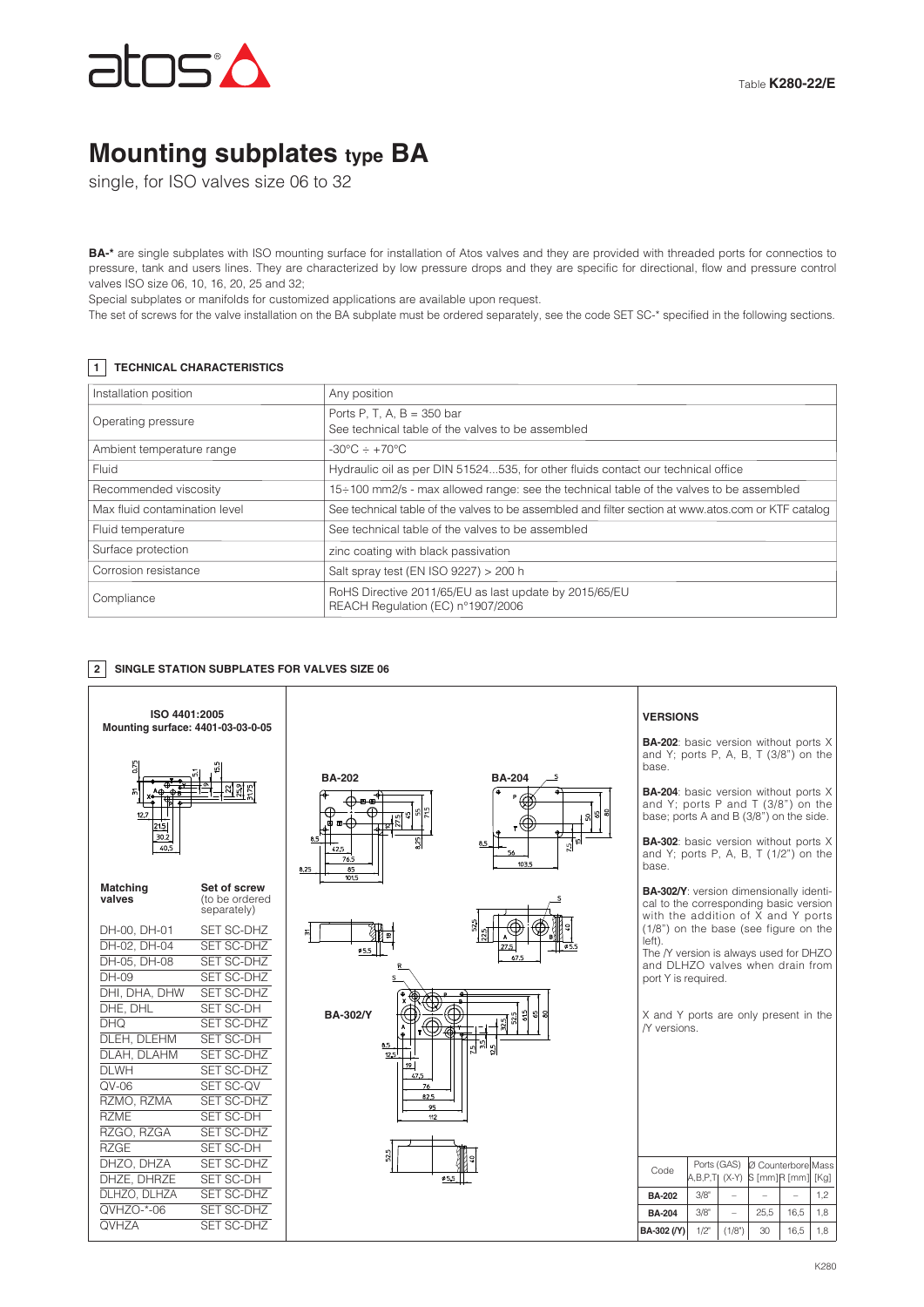

### **4 SINGLE STATION SUBPLATES FOR VALVES SIZE 16**

|                                                                                         | ISO 4401:2005<br>Mounting surface: 4401-07-07-0-05                        | <b>BA-518</b> |                                                                                                              | <b>VERSIONS</b><br><b>BA-518</b> : basic version with ports P, A,                                                                                            |    |                    |                                        |      |   |
|-----------------------------------------------------------------------------------------|---------------------------------------------------------------------------|---------------|--------------------------------------------------------------------------------------------------------------|--------------------------------------------------------------------------------------------------------------------------------------------------------------|----|--------------------|----------------------------------------|------|---|
| M6<br>M <sub>10</sub><br>lΦ<br>18.3<br>$\frac{34}{50}$<br>65.9<br>76.6<br>88.1<br>101.6 |                                                                           |               | ន្ទ<br>38.3<br>$\frac{15}{2}$<br>⊵่<br>94.3<br>130.8<br>1423<br>150<br>14.5<br>179<br>S,<br>Ø10.5            | B, T $(1")$ and X, Y $(1/4")$ on the base.<br>BA-519: basic version with ports P, T<br>$(1")$ and X, Y $(1/4")$ on the base; ports<br>A, B (1") on the side. |    |                    |                                        |      |   |
| <b>Matching</b><br>valves<br><b>DP-21</b><br>$DP-24$                                    | Set of screw<br>(to be ordered<br>separately)<br>SET SC-DP2<br>SET SC-DP2 | <b>BA-519</b> | øR<br><u>øs</u> (⊕<br>18<br>$\boldsymbol{8}$<br>26<br>38.3<br>$\frac{15}{2}$<br>È,<br>94.3<br>130,8<br>142.3 |                                                                                                                                                              |    |                    |                                        |      |   |
| <b>DP-25</b>                                                                            | SET SC-DP2                                                                |               | 14.5<br>150<br>179                                                                                           |                                                                                                                                                              |    |                    |                                        |      |   |
| <b>DPH-28</b>                                                                           | SET SC-DP2                                                                |               | øS                                                                                                           |                                                                                                                                                              |    |                    |                                        |      |   |
| <b>DPH-29</b>                                                                           | SET SC-DP2                                                                |               |                                                                                                              |                                                                                                                                                              |    |                    |                                        |      |   |
| DPHI-2<br>DPHE-2                                                                        | SET SC-DP2<br>SET SC-DP2                                                  |               | 0.5<br>47.5<br>102.5                                                                                         |                                                                                                                                                              |    |                    |                                        |      |   |
| DPHA-2                                                                                  | SET SC-DP2                                                                |               |                                                                                                              |                                                                                                                                                              |    |                    | Ports (GAS)  Ø Counterbore Mass        |      |   |
| DPHW-2                                                                                  | SET SC-DP2                                                                |               |                                                                                                              | Code                                                                                                                                                         |    |                    | A,B,P,T  X-Y $ S$ [mm] $R$ [mm] $[Kg]$ |      |   |
| $DPZO-*-2$                                                                              | SET SC-DP2                                                                |               |                                                                                                              | <b>BA-518</b>                                                                                                                                                | 1" | $1/4$ "            | 46                                     | 21,5 | 8 |
| $DPZA-*-2$                                                                              | SET SC-DP2                                                                |               |                                                                                                              | <b>BA-519</b>                                                                                                                                                | 1" | $1/4$ <sup>*</sup> | 46                                     | 21,5 | 8 |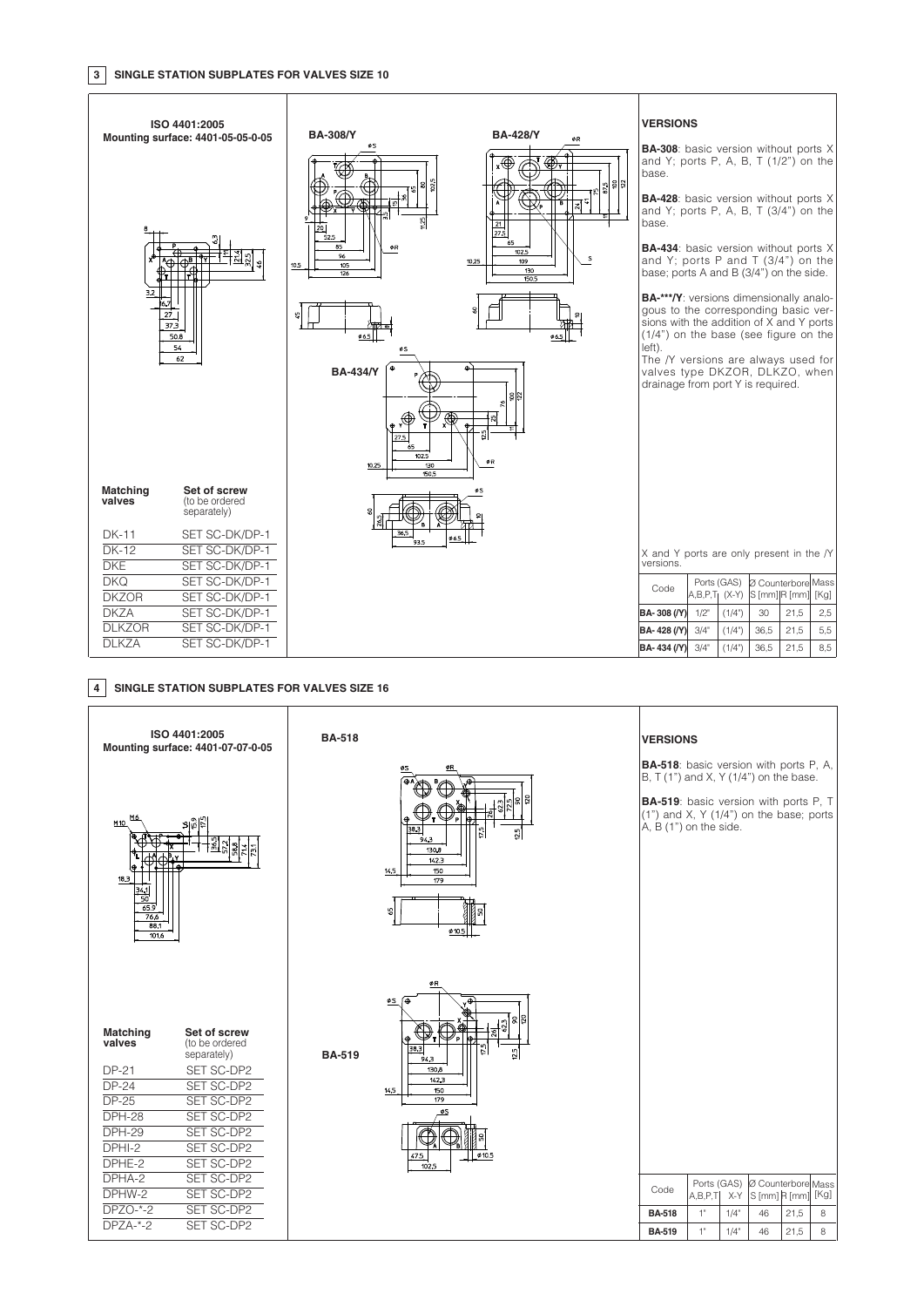

#### **6 SINGLE STATION SUBPLATES FOR VALVES SIZE 32**